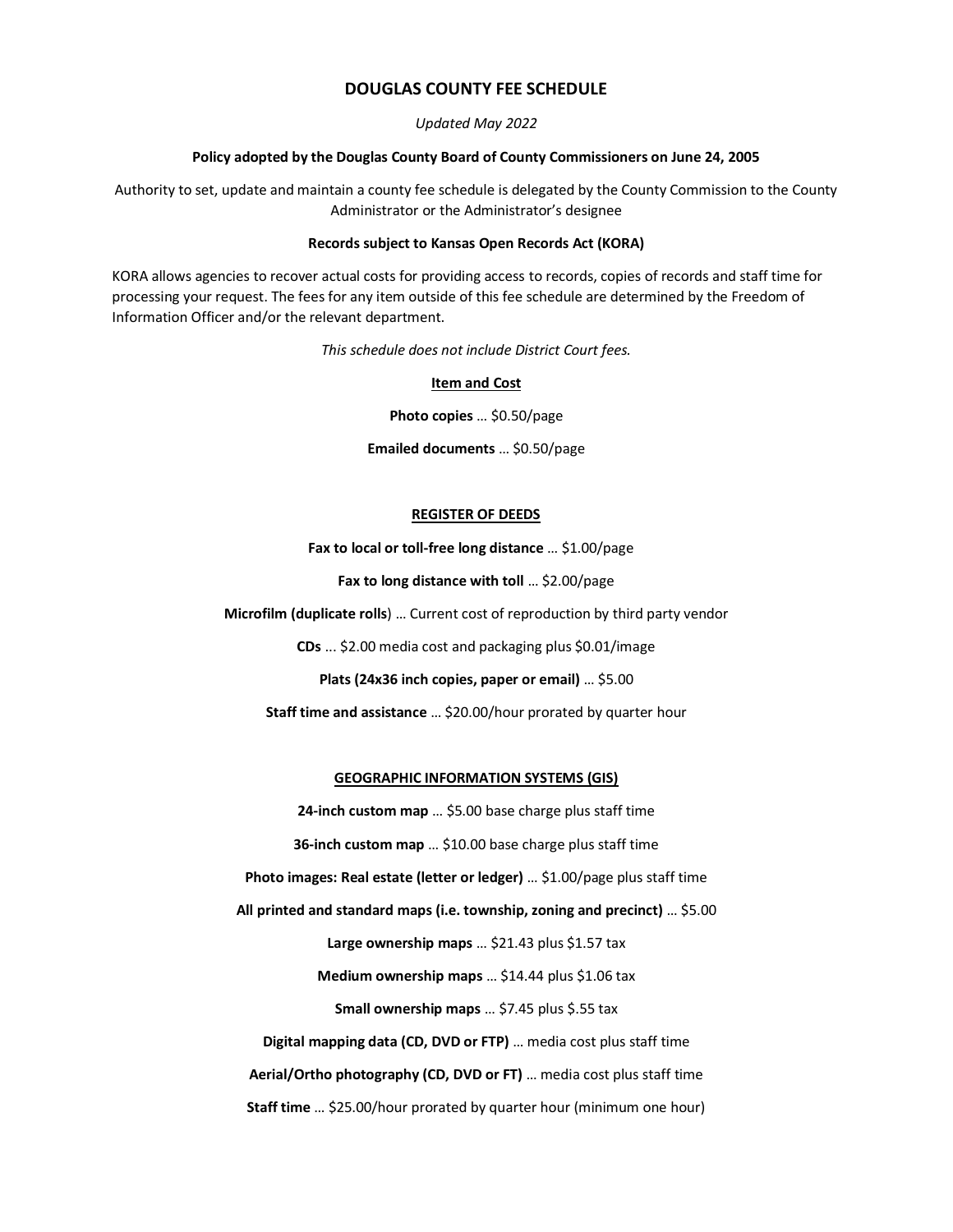### **PUBLIC WORKS**

### **All printed and standard maps (i.e. county roads)** … \$5.00

### **MEDIA COSTS**

**CD-RW** … \$0.25 **CD-R** … \$0.25 **DVD-R** … \$0.50

### **DATA REQUESTS**

**Program/query available** … \$40.00/hour for processing plus media cost (If printed, \$8.00/thousand)

**Program/query unavailable** … \$40.00/hour (programming & processing, plus media cost. (If printed, \$8.00/thousand)

# **COUNTY COUNSELOR REVIEW**

\$50/hour if the county counselor needs to review or assist with request

# **SHERIFF'S OFFICE**

The labor of staff and the materials expended or used to search for, locate, generate, redact, print, interpret or reproduce records incurs expenses for the Sheriff's Office. Payment of any associated fees for labor and materials may be required in advance, prior to the release of records as permitted under **K.S.A. 2014 Supp 45-219(c).**

# **Fee Schedule**

- **1.) Digital media/electronic storage devices - \$5.00 plus "Staff Time."**
- **2.) Accident reports - \$5.00 base charge plus "Staff Time." \*\***
- **3.) Documents copies - 50 cents per page.**

Staff Time will be charged at the rate of pay for each staff member(s)\* whose time is used in order to assist/respond or complete a specific task pursuant to an open record(s) or administrative record(s) request. This may include the time spent to access records maintained on computer facilities, review records to determine whether closure exceptions apply or the redaction of records. This time should be recorded and prorated by the ¼ hour. In the case of larger or extensive KORA requests, tasks should ideally be delegated to available staff members who have the most relevant knowledge and experience in retrieving and producing the requested information.

\*If you were involved in the accident, incurred property damage, or a relative of someone involved in the accident, the *report is free.*

Attorneys, insurance companies, or anyone not involved in the accident, may obtain a copy of the report by submitting a *\$5.00 fee.*

- Clerical time will be charged at \$15.60/hr prorated by quarter hour.
- Information Technology will be charged at \$20.18/hr prorated by quarter hour.
- Lieutenant time will be charged at \$30.78/hr prorated by quarter hour.
- Captain time will be charged at \$46.76/hr prorated by quarter hour. *\*These are the starting/minimum hourly pay rates for the job position described in each category\**